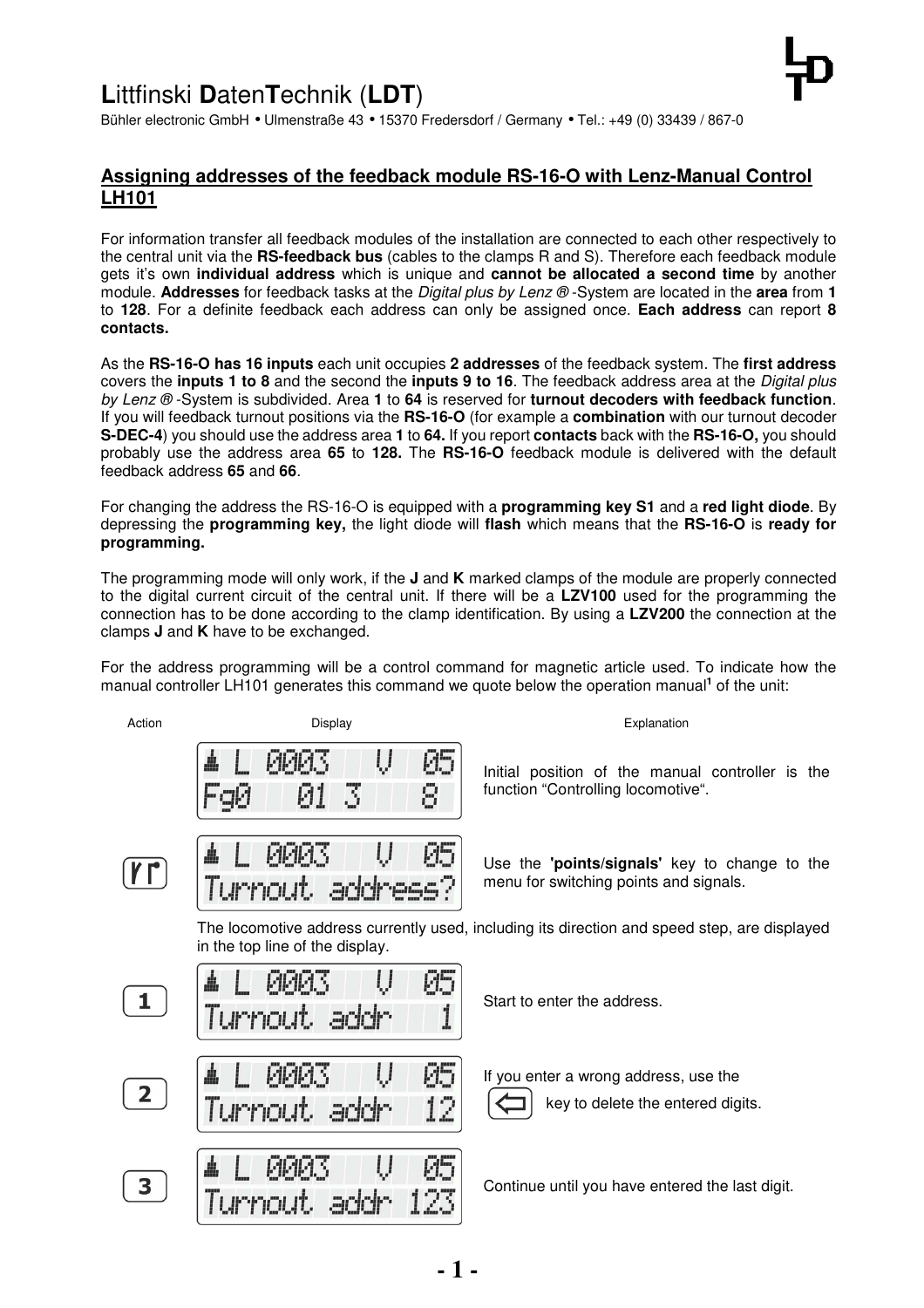# **L**ittfinski **D**aten**T**echnik (**LDT**)

Bühler electronic GmbH • Ulmenstraße 43 • 15370 Fredersdorf / Germany • Tel.: +49 (0) 33439 / 867-0



Press the **'points/signals'** key again to confirm your entry.  $A + or a - after the point address$ indicates its setting.

Press the '**M**' key to change the point/signal setting. If the feedback module has stored the address the red LED will shortly flicker and go out. The module has been programmed!

Press the **'Esc'** key to complete the **switching of points and signals**.

For checking the reports of a feedback module on the manual controller LH101 change to the operation mode **"Displaying feedback"**: